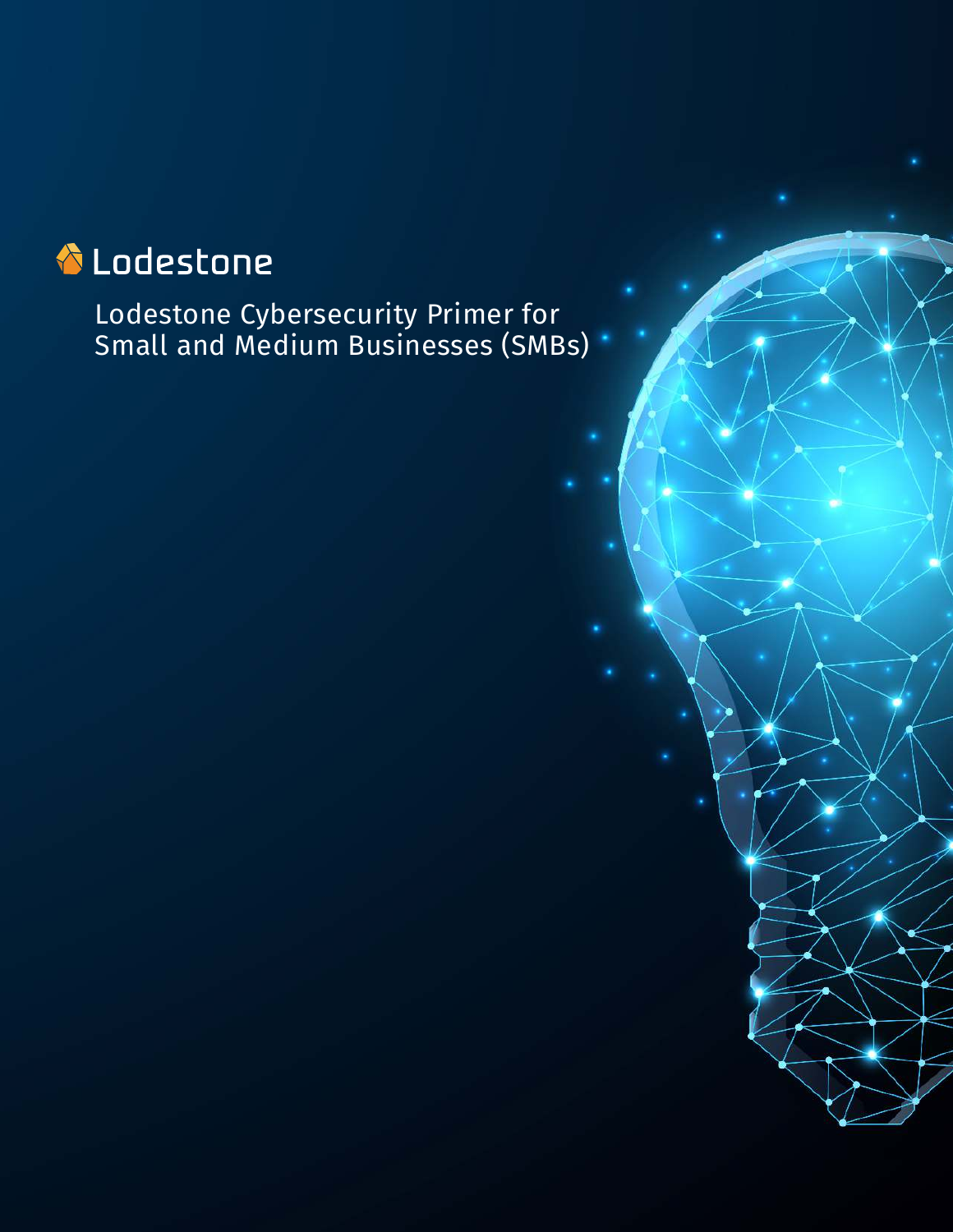

| <b>GETTING STARTED: SECURING YOUR ORGANIZATION</b>                                       | 4              |
|------------------------------------------------------------------------------------------|----------------|
| Secure Your People                                                                       | 4              |
| Secure Your Processes                                                                    | 4              |
| <b>Identify Critical Assets</b>                                                          | 4              |
| Limit Access                                                                             | 5              |
| Identify and Manage Threats                                                              | 5              |
| Create an Incident Response Plan                                                         | 5              |
| Plan for Business Continuity and Disaster Recovery                                       | 5              |
| Develop Secure Software                                                                  | 5              |
| Secure Your Technology                                                                   | 6              |
| Network Security                                                                         | 6              |
| <b>Database Security</b>                                                                 | 6              |
| Infrastructure Security                                                                  | $\overline{7}$ |
| <b>Endpoint Security</b>                                                                 | $\overline{7}$ |
| <b>CONFIDENTIALITY, INTEGRITY, AND AVAILABILITY - THE INFORMATION SECURITY CIA TRIAD</b> | 7              |
| Confidentiality                                                                          | 7              |
| Integrity                                                                                | 8              |
| Availability                                                                             | 8              |
| TOP SECURITY CONTROLS FOR SMALL AND MEDIUM BUSINESSES                                    | 8              |
| What Do I Secure? Know Your Data.                                                        | 8              |
| <b>Assess Your Security Posture</b>                                                      | 9              |
| Require Strong Passwords and Implement Two-Factor Authentication (2FA)                   | 10             |
| Storing Passwords or Passphrases                                                         | 11             |
| Encrypt Your Data                                                                        | 12             |
| Manage Your Vendor Risk                                                                  | 13             |
| Create Your Incident Response Plan                                                       | 13             |
| Plan for Business Continuity and Disaster Recovery                                       | 13             |
| Patch Your Systems and Software                                                          | 14             |
| <b>Educate Your Employees</b>                                                            | 15             |
| Manage User Accounts and Access                                                          | 16             |
| <b>GLOSSARY OF CYBERSECURITY TERMS</b>                                                   | 18             |
| Hardware                                                                                 | 18             |
| Software/Services                                                                        | 18             |
| Networking                                                                               | 19             |
| <b>Internal Security</b>                                                                 | 21             |
| <b>Security Services</b>                                                                 | 22             |
| <b>RESOURCES</b>                                                                         | 23             |
|                                                                                          |                |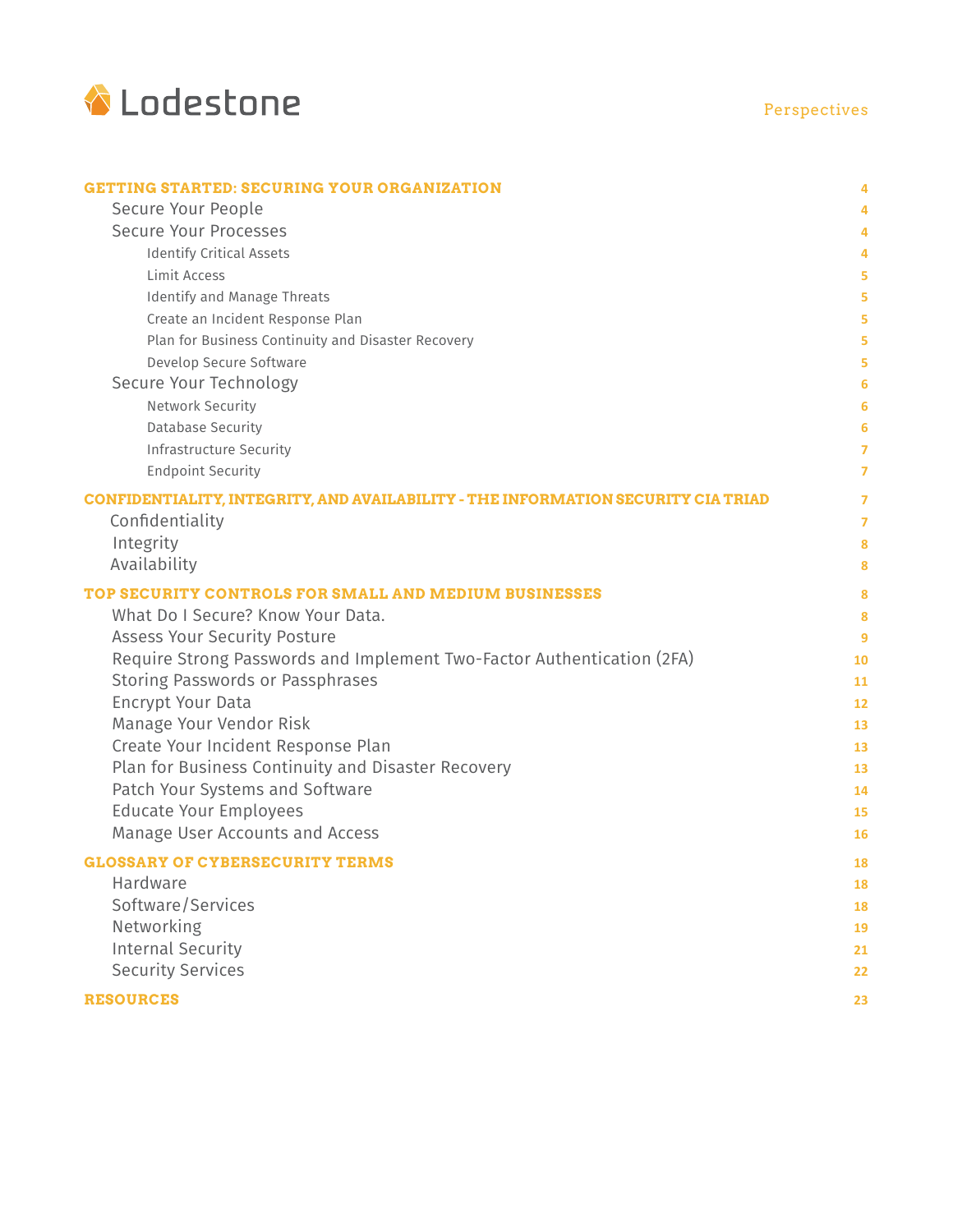

## Lodestone Cybersecurity Primer for Small and Medium Businesses (SMBs)

Small and medium-sized businesses have a unique challenge when it comes to cybersecurity. Unlike large corporations and government agencies that typically have formal information security teams working full time to prevent and manage cyber threats, these smaller companies rarely have the resources to systematically address their ongoing security needs.

Often, the person tasked with managing cybersecurity may not have an in-depth background in computer technology. Recognizing this, Lodestone has tailored our security consulting services specifically to the Small and



Medium Business (SMB) market, bringing together our knowledge of the distinct threat landscape and an understanding of our clients' special business and regulatory needs.

Lodestone has assembled a group of security professionals who have worked in the world's top professional services firms and enterprises, allowing us to offer a high level of expertise to our clients. Our team also has industry experience from healthcare, government, military, and financial services companies. Collectively we have served companies ranging in size from 25 to 80,000 employees.

For the professional who may not have an extensive knowledge of information technology, we've put together the following guide to help provide an understanding of some of the terminology, concepts and tactics needed to successfully achieve your information security goals and objectives. We look forward to working with you to help you meet all your cybersecurity needs.

## **GETTING STARTED: SECURING YOUR ORGANIZATION**

Securing your organization means more than turning on a firewall and paying for antivirus software. You need to focus on all aspects of the organization, considering your people and processes as well as your technology.

#### **SECURE YOUR PEOPLE**

You must first establish an effective security program that is structured around the business. You will need to prioritize your relationships with business stakeholders,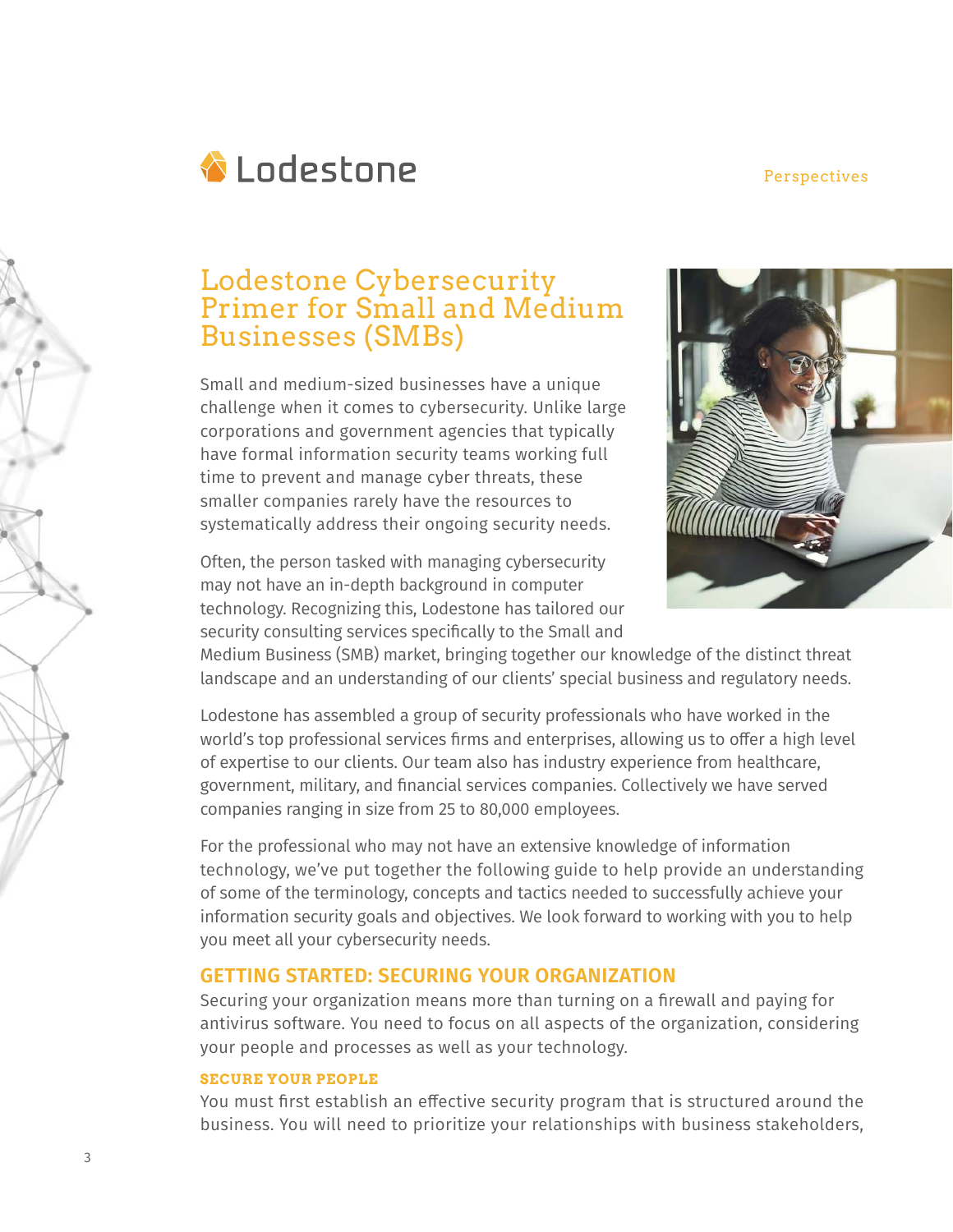

define security roles and responsibilities, and ensure that security processes are clearly communicated, tracked, and constantly improved upon.

When we think about security, we often focus on the technology involved, but that alone is not enough. It is important to keep in mind that people within an organization can present risks as well. It is much easier to exploit an individual than it is a system; all an adversary needs to do is to socially engineer someone into providing access to a system, retrieving credentials, plugging in a USB, opening an email, etc. Social engineering is the act of exploiting people by gaining their trust or by taking advantage of their ignorance to gain access to something that would be otherwise unavailable. Thus, educating the people within your organization provides an effective and additional layer of defense in a security program.

#### **SECURE YOUR PROCESSES**

You can implement several processes that will make a big impact on your organization's security. When performed properly, they can prevent the likelihood of costly mistakes. By identifying assets, controlling access to information, managing potential threats, and being prepared for the worst, you can minimize negative impacts to your business.

#### *Identify Critical Assets*

An important step to protecting the critical information and sensitive data within your organization is to first identify all of it. It is easier to secure your most critical and sensitive assets once you know what they are. These assets include any piece of information that contains names, dates of birth, Social Security numbers, medical information, proprietary information, etc. A good way to judge whether an asset is important to your organization is that if it were lost, stolen, or damaged, your organization would suffer financially or have its reputation harmed. Anything that might compromise your organization's objectives might be considered a critical and sensitive asset.

#### *Limit Access*

An organization should implement appropriate security controls based on roles and responsibilities established for individuals. This will restrict access to sensitive information to only those who need it to perform their duties. By limiting access, you can prevent unnecessary prying eyes from doing harm, whether intentional or accidental. Third-party risks make up more than 60% of breaches, so methods for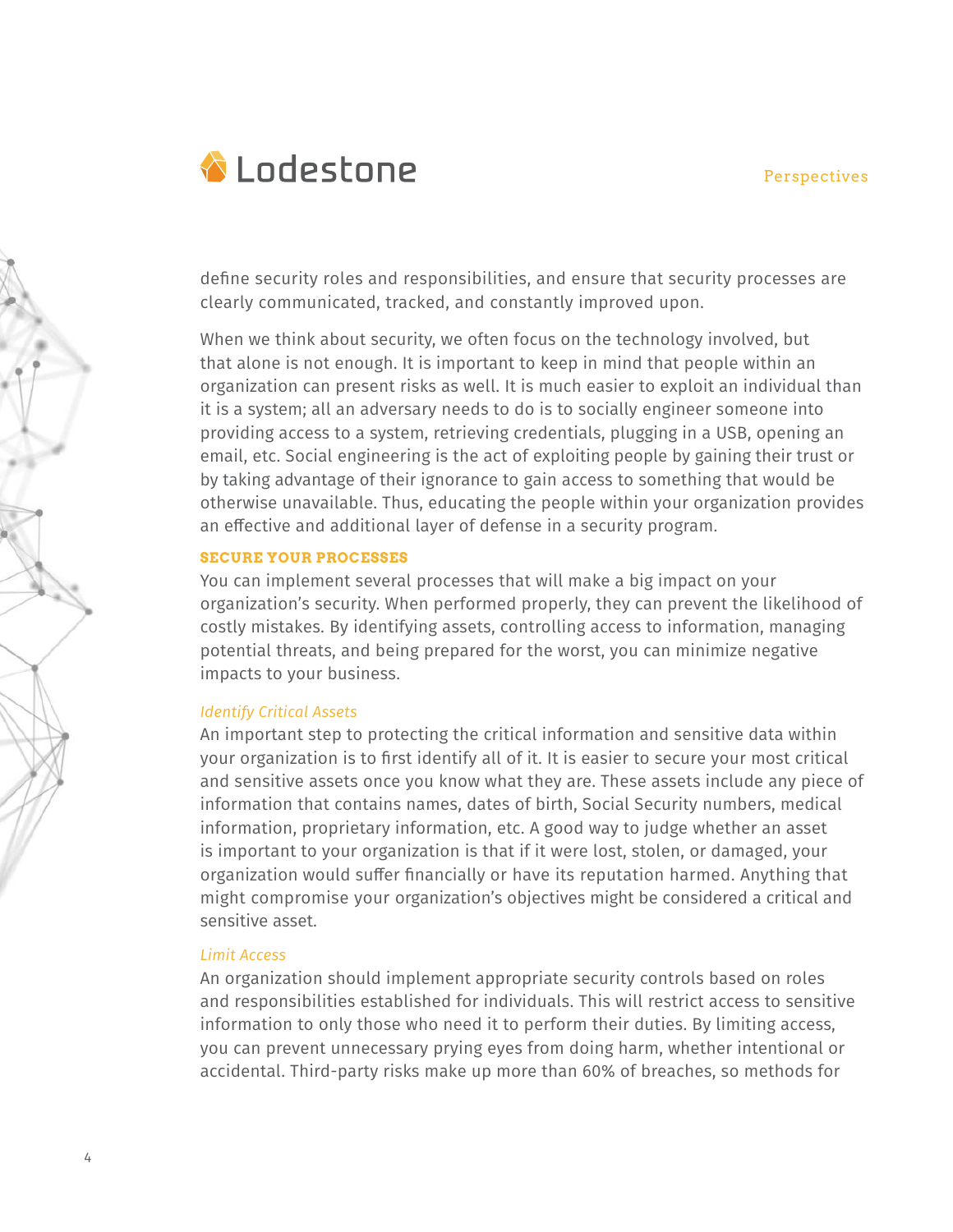

evaluating and managing vendors who may be a risk to sensitive data is essential. When evaluating and onboarding new vendors, make sure to run through a rigorous vendor approval process, reviewing their technology and business practices.

#### *Identify and Manage Threats*

By building a process to identify and manage them, you can prioritize threats or vulnerabilities based on their goals and allocate the appropriate resources to mitigate them. If resources are limited, spending too much time, manpower and money on fixing minor threats and vulnerabilities could take away from more serious ones.

#### *Create an Incident Response Plan*

Implementing incident response protocols is critical. While it would be ideal to catch and stop all threats, the fact is that there is no truly foolproof method for preventing them. If threats and vulnerabilities go unnoticed, it is important to have a method in place to investigate suspicious events related to security and privacy. Even though a problem may not seem significant, you should always treat it is as if it were. One approach would be to have forensic tools or a forensics consultant readily available. Once a breach has been identified, addressing it as quickly as possible will prevent further damage. Being prepared for the worst can save a significant amount of time and money. An incident response plan is just one part of a complete plan for business continuity and disaster recovery.

## Once a breach has been identified, addressing it as quickly as possible will prevent further damage. Being prepared for the worst can save a significant amount of time and money.

#### *Plan for Business Continuity and Disaster Recovery*

If something does go wrong, having an established Business Continuity and Disaster Recovery (BCDR) plan is critical. This is much broader in scope than the incident response plan. (For more information on BCDRs, see "Plan for Business Continuity and Disaster Recovery" in the Top Security Controls section.) A recovery plan will ensure that even in the event of a disaster, your organization will continue to operate as smoothly as possible and can begin the recovery phase without delay.

#### *Develop Secure Software*

If your organization develops software, whether it is for the organization itself or to be sold as a product, it is important to implement security testing into the Software Development Life Cycle (SDLC). This allows developers to identify and repair vulnerabilities proactively, instead of having to later fix vulnerabilities from previous life cycles. This ensures that your organization is exercising due diligence in securing its product and will build your reputation for product security.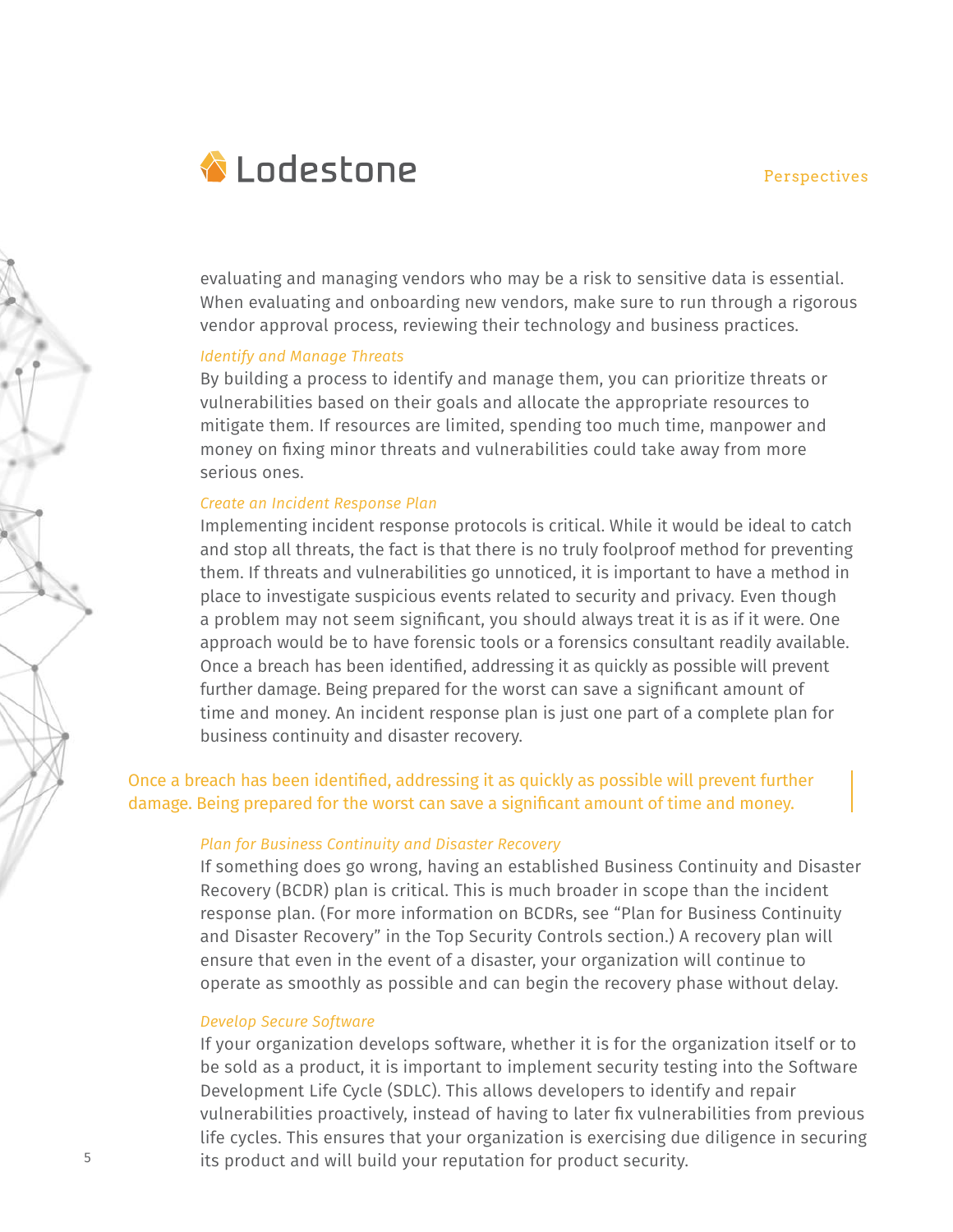

#### **SECURE YOUR TECHNOLOGY**

Protecting the technology used within your organization is just as critical as securing your processes and people. You must safeguard fundamental technology assets such as proprietary software/hardware, databases that store sensitive information, the data and information assets discussed in the previous section, and the network used to link it all together.

#### *Network Security*

The first step to securing your technology is securing the communication and availability of your network, whether it is wired, wireless or software-defined. A network is made up of desktop computers, laptops, printers, servers, and any other devices that are linked together via cables, Wi-Fi, or software in order to share resources. Anything that an organization transmits over a network needs to be secured. This could involve using any combination of the following: secure file transfer/ sharing practices, encryption, network segmentation, a Virtual Private Network (VPN), Digital Rights Management (DRM), Data Loss Prevention (DLP), and protection from Distributed Denial of Service (DDoS) attacks. These are just a few of the various means available to secure a network. (For more information, please see the Glossary of Cybersecurity Terms.)

When determining how best to secure a network, many modern security strategies use data-driven security. With this approach, security teams actively collect threat intelligence and appropriately rank the risks to the organization. Resources can then be allocated most effectively, to the largest and most serious risks. This approach lowers the number of exploitations and overall security risk to your organization. (https://technet.microsoft.com/en-us/security/mt587084.aspx)

The first step to securing your technology is securing the communication and availability of your network, whether it is wired, wireless or software-defined.

#### *Database Security*

A database is essentially a collection of electronically stored data organized in a way that is easy to access and manage. Because databases hold so much data, they are attractive targets for attackers. Configuring your database properly is a very important basic step in making sure that it is secure and that unauthorized individuals cannot access it. Performing frequent vulnerability scans will show where the database is the weakest, and addressing vulnerabilities accordingly minimizes the risk of exploitation. Data should be continually monitored, tracked, and flagged for unauthorized manipulation. Encrypting your database will ensure that even if an adversary does gain access, they are unable to use it for malicious purposes.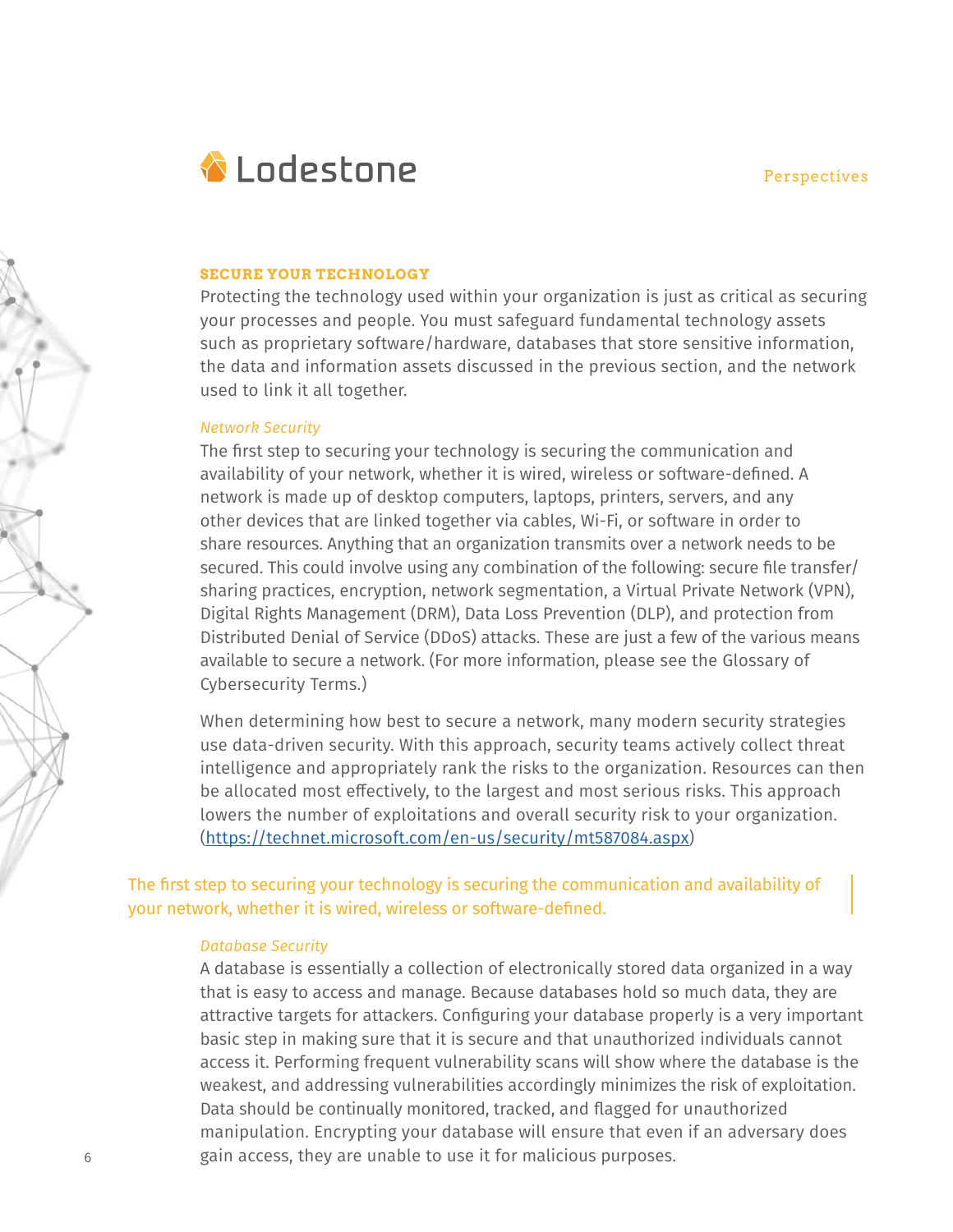

#### *Infrastructure Security*

An organization's infrastructure consists of all its hardware, software, networks, facilities, and equipment used to manage and support its information technology services. These all must be secured as well. Storage security, hardening, configuration, and anti-malware controls all provide the foundation for security. Storage security is the group of parameters and settings that make storage resources available to authorized users and trusted networks but unavailable to other entities. Hardening refers to a process used to secure a system; among other things, this may include removing non-essential software and utilities from the computer. For example, if a system is meant only to host a website and does not collect information, then one step of hardening would be ensuring all services not specifically used to host the website are disabled on that system.

#### *Endpoint Security*

Protecting the endpoints in an organization is critical. Endpoints are devices that are connected on a network and are used physically by an end-user. Desktops, laptops, smartphones, tablets, thin clients, smartwatches, Internet of Things (IoT), printers, ATMs, smart meters, and Point-of-Sale (POS) devices are all considered endpoints. Endpoints can be protected using encryption, strong authentication, endpoint malware protection, a host-based firewall or Intrusion Protection System and device management and controls.

## **CONFIDENTIALITY, INTEGRITY, AND AVAILABILITY - THE INFORMATION SECURITY CIA TRIAD**

These are considered the three most important elements of security. A security policy, or control, is judged by its ability to effectively cover all three of these areas.

#### **CONFIDENTIALITY**

Information about the system or the data it is storing that is designated as secure is kept secure. This pertains to the data privacy of both systems and people as well. Anything considered confidential must be kept out of reach of the public, and those without authorization.

#### **INTEGRITY**

Information about the system, or information that it is storing, can be considered trustworthy, even in hostile situations. What percentage of absolute confidence can the system guarantee about the data it provides you?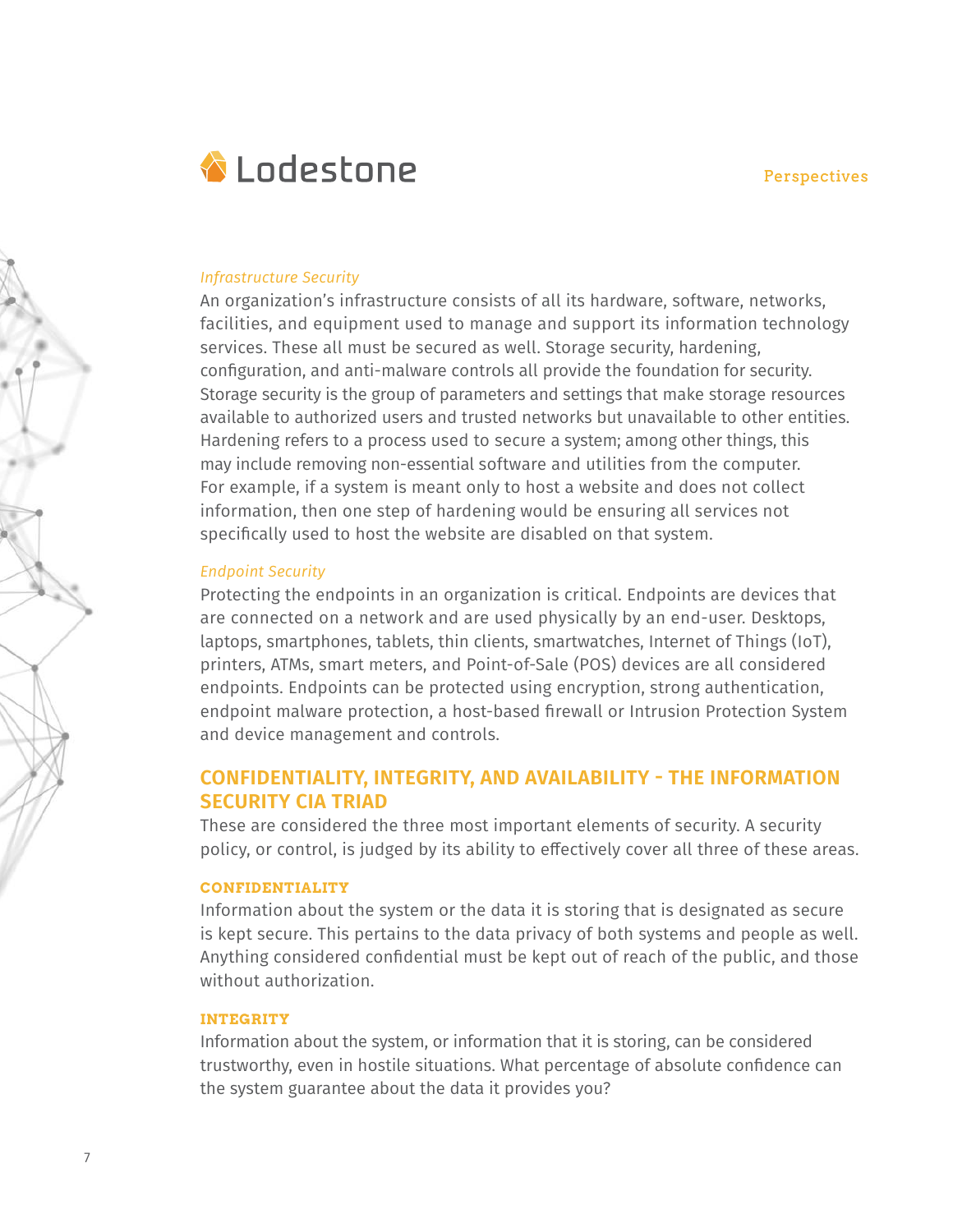

#### **AVAILABILITY**

The resource in question will always be accessible and usable when it is intended to be so. This element is what is compromised in a denial of service attack, where a system is made inaccessible or brought offline.

## **TOP SECURITY CONTROLS FOR SMALL AND MEDIUM BUSINESSES 1. WHAT DO I SECURE? KNOW YOUR DATA.**

Securing your data and knowing what is stored where is extremely important in your organization's overall security posture. Maintaining an inventory of assets where your data resides is critically important.

Data should also be classified and secured for proper handling. Your organization should implement ways to determine what data would be harmful if lost during a breach and maintain procedures for handling that data.

There are several types of data classifications to consider when reviewing your data and how to secure it:

- **Public** This data may be made available to the public, or already is. This may include press releases, publicly disseminated documents and marketing materials, job postings, or anything that will not have an impact on the company if it is not secured.
- **Internal** This information is to be protected as it includes proprietary company information, internal communications, personal employee information, or business contracts. This information is considered valuable and would be damaging to the organization or individuals within the organization if stolen.
- **Confidential** This information is highly sensitive and must be secured with the utmost priority. This information should be considered need-to-know and can harm the organization significantly if it is breached or exposed.

#### *Risk Assessment*

A risk assessment is the process by which any threats, vulnerabilities or hazards that are present in a system are identified, analyzed and evaluated (these may include a software product, a physical workspace, etc.). Once an evaluation is complete, appropriate measures to manage or eliminate these risks are determined.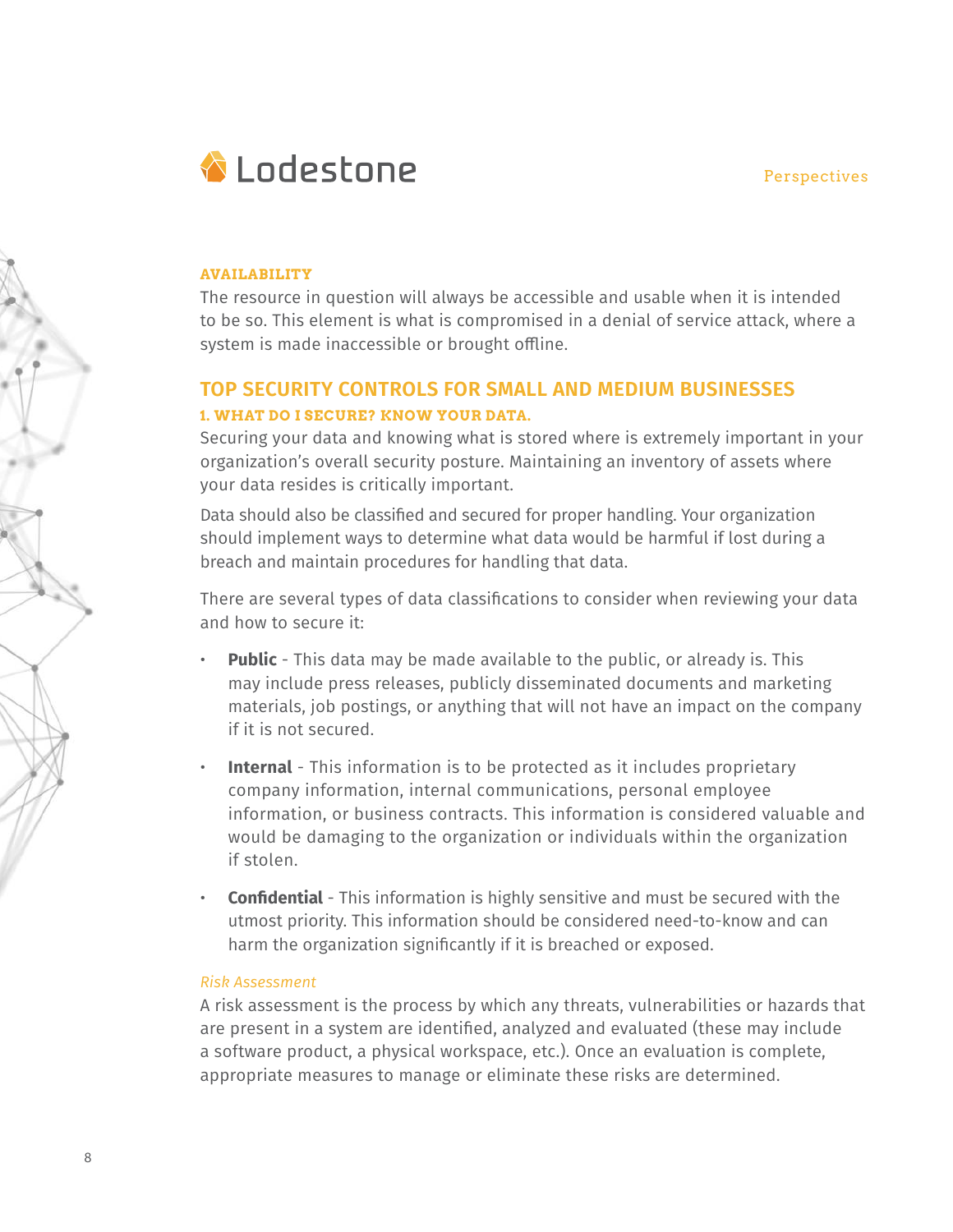

Various frameworks and standards have been developed to assist organizations in performing a risk assessment, such as SAS Nos. 104-111, NIST SP 800-30 Rev. 1, and ISO 31000:2009. These guidelines define how to determine the severity of the findings identified through a risk assessment, so that the most significant threats to the system can be prioritized. Threats are determined based on the requirements of the system.

As mentioned above, it is important to know which data/assets have the most significance to your organization. If they contain highly sensitive material, it makes sense to prioritize your security resources to those items.

#### **2. ASSESS YOUR SECURITY POSTURE**

#### *What Is a Posture Assessment?*

Posture assessments determine the overall security condition of a given system based upon methods, regulations and/or standards that the system maybe be subject to. There are several ways to carry out a posture assessment and varying degrees of technical and analytical approaches.

#### *Penetration Test*

A penetration test is performed by a highly technically skilled individual or team of individuals who identify the vulnerabilities in a system and attempt to take advantage of said issues to gain access to protected systems. The team will document the process of exploiting a vulnerability to simulate how a threat actor might try to gain unauthorized access and/or control of a system and will provide feedback on how to appropriately address the threat. There are commonly three types of penetration tests: black box, white box and gray box.

- In a **black box** penetration test, the penetration testing team knows little to nothing about the system that they are trying to exploit. This requires the penetration team to collect as much information as possible about the system without the assistance of the organization being tested. This approach most closely represents a real-world scenario, where an unknown threat actor identifies a target and attacks it.
- A **white box** penetration test is when the team is provided with all the details about the system, such as internal and external internet protocol (IP) addresses, types of hardware and software running on the system, version numbers, etc. This approach leaves the penetration testing team with less guesswork and allows them to spend more time on items known to be vulnerable based on the detailed information provided.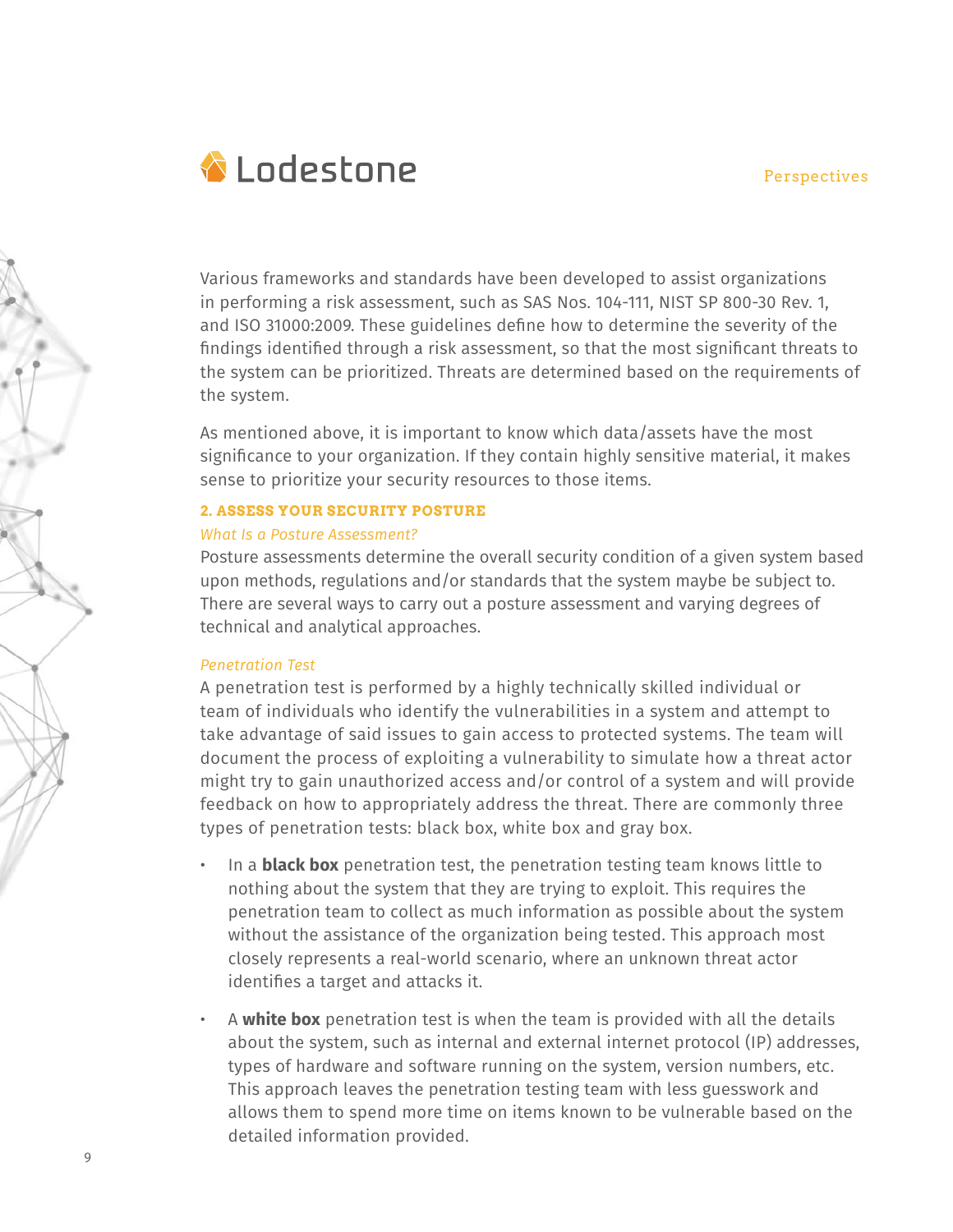

• A **gray box** penetration test is somewhere in between. The team is provided with some knowledge of the system that they are trying to exploit, but maybe not everything, or not all at once. This may include information like an organization's externally facing websites or employee names.

Given the rapid pace of technological change, it is important to regularly assess the security of your systems. Think of these different types of assessments as maintenance for a car or visits to a doctor. When your organization introduces a new system or process, risks and vulnerabilities may appear that would not have been reflected in a prior evaluation, so it is important to perform security assessments regularly.

#### **3. REQUIRE STRONG PASSWORDS AND IMPLEMENT TWO-FACTOR AUTHENTICATION (2FA)**

Authentication is the process of determining the identity of a user. During this process the user provides credentials which are checked against a database of authorized users. If the credentials provided match a set in the database, the user will be granted access to the system.

#### *Making a Strong Password*

The key to a strong password is length and complexity. A password should be at least 15 characters in length and contain a combination of letters, numbers, and special characters. Strong and unique passwords are paramount to achieving good security hygiene; passwords should not be reused for multiple accounts.

The problem here is that passwords often end up looking like "Sameeverytime#1", "Sameeverytime#2", "Sameeverytime#3", etc. A strong password ends up being hard to remember, and close to impossible when a different one is used for each website. This is why we advise the use of passphrases, and password managers, seen below.

#### *Using Passphrases Correctly*

A passphrase is really no different than a password, except that it is more of a sentence or phrase than a combination of random characters. The advantage of a passphrase is they're inherently long, while also being easier to remember.

Passphrases do still have their own weaknesses. When using the English alphabet, you will inherently have a high occurrence of 'a,' 'e,' 'i,' 'o,' and 'u.' Passphrases that make semantic sense "the cow jumped over the moon", also fall victim of having less entropy, or randomness. For this reason, we advise the use of phrases that don't make grammatical sense.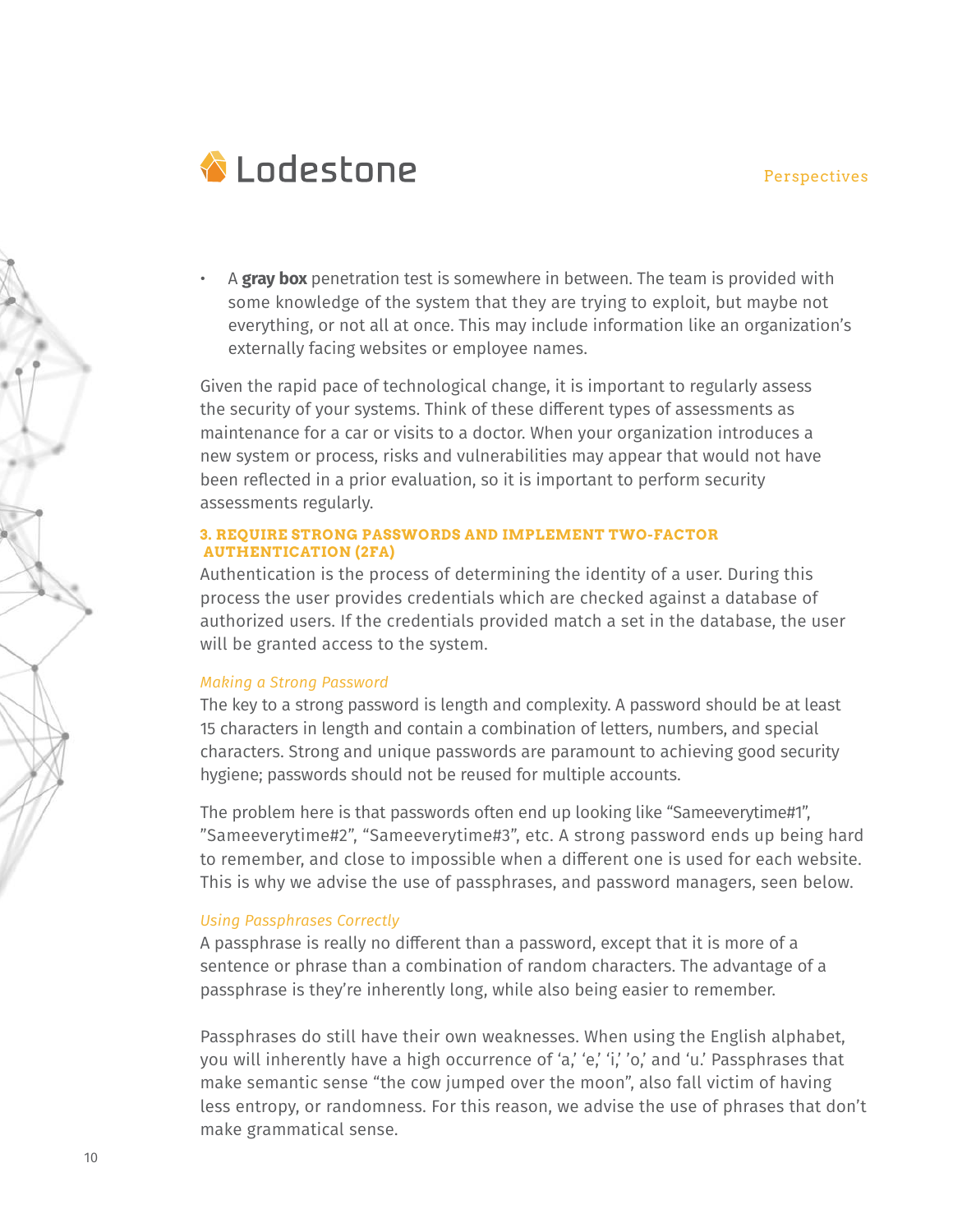

One example is "Red forest character triumph moon1!", which meets most or all complexity requirements, and is much easier to remember. The association of words in a passphrase should be known only to you; the longer the phrase, the harder it is for an attacker to guess.

#### *Storing Passwords or Passphrases*

The use of a password manager is strongly recommended for storing credentials. Password managers can store all passwords, security question answers, and other personal information in one encrypted location. To access the password manager a secure password is required. These managers have online storage, browser plugins, and more, making them very accessible to even the most amateur user.

#### *Two-Factor Authentication*

Two-factor authentication is an added layer of security that requires a username and password as well as something else to verify the identity of the user. Types of authentication factors include:

- **Something you know** a password, PIN #, or security question
- **Something you have** a physical object that belongs to the user that can receive a token to supply the authentication process, such as a cell phone or security token
- **Something you are** a physical characteristic of the user such as a fingerprint, retina or voice scan

The use of two-factor authentication is beneficial due to the added challenge for an attacker to bypass the multiple methods of authentication. Without the second factor the attacker would not be granted access to an account or system even if they had the correct username and password. Using two-factor authentication, a user or business can help to significantly reduce the risk for fraudulent account or system access. Keep in mind that two-factor authentication can still be subject to social engineering attacks, such as persuading someone to share an authentication factor. User training remains critical: technology alone is not enough.

#### **4. ENCRYPT YOUR DATA**

The use of encryption in any organization should be a top priority. Encryption can be implemented in emails, documents, user workstations, and servers that store company and client information. Implementing an encryption policy can be a simple task but it is first necessary to understand the different types of encryption and when to use them.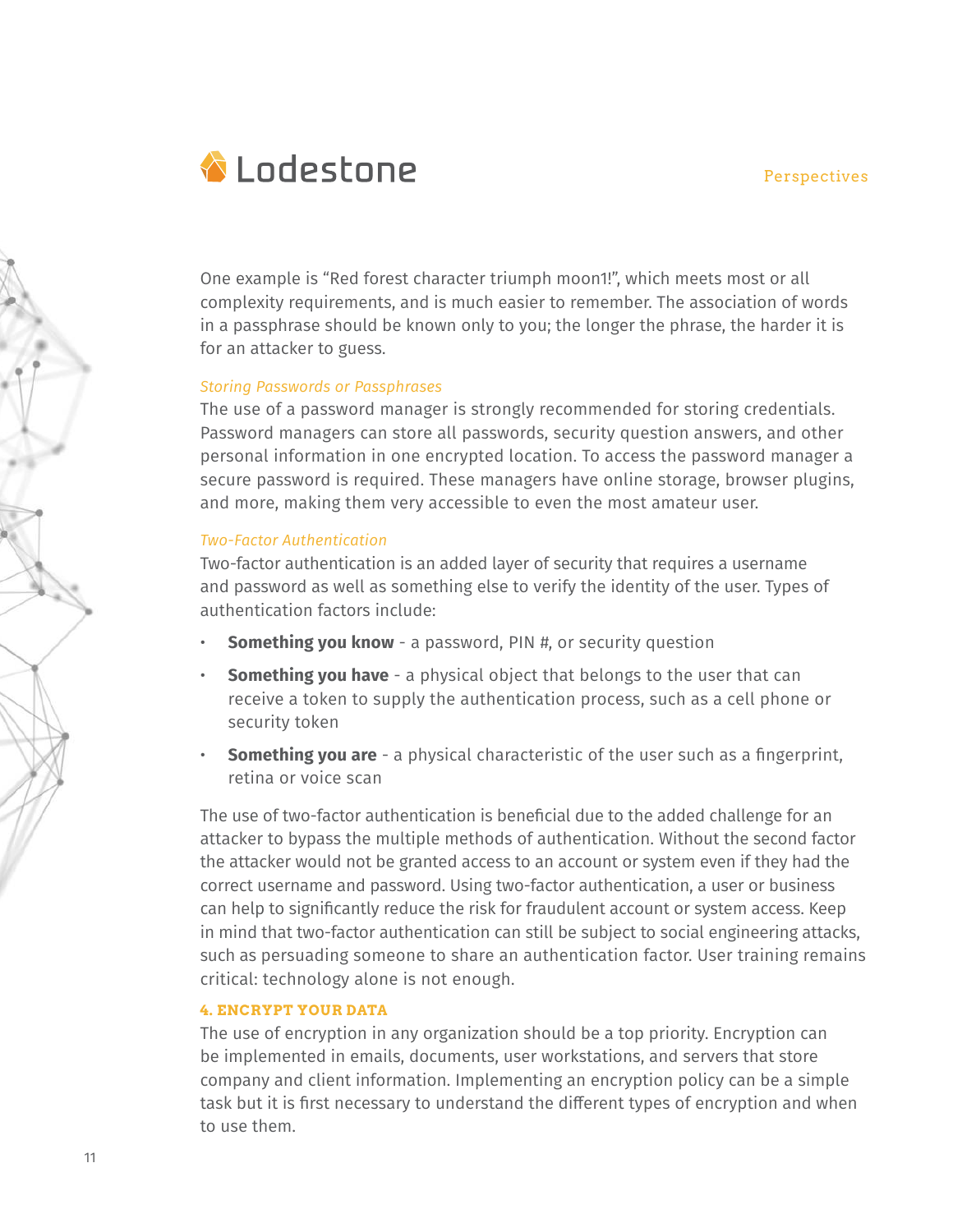

Sending an email containing confidential information internally requires one type of encryption, while protecting files on servers and workstations requires another. This is the difference between data in transit and data at rest.

- **Data in transit** This is data that is moving between devices or across the internet. It has the potential to pass through a malicious connection or network, and so should be encrypted before being sent.
	- » **Email** can be encrypted using various methods such as PGP (Pretty Good Privacy) and S/MIME (Secure/Multipurpose Internet Mail Extensions). These confirm the validity of the data, as well as the identity of who is sending it.
	- » **Instant messaging** applications use Off-The-Record (OTR) encryption to protect instant message data.
	- » **Browsers and websites** use SSL/TLS (Secure Socket Layers/Transport Layer Security) to encrypt web traffic behind the scenes from the user. This is called end-to-end encryption since it is applied before sending and after receiving the data. It provides no protection against host-based threats, like a device that has been infected with malware.
- **Data at rest** This is data that resides in the storage disks of a computer, server, or other device and is not moving between machines or networks.
	- » **Computers and workstations** can be protected by full disk encryption, using tools like Filevault or Bitlocker. This can prevent an adversary from extracting data from a stolen hard drive or computer.
	- » **Databases** have their own forms of encryption, usually offered by the product vendor. These treasure troves of information are common attack points for hackers.
	- » **Mobile devices** can benefit from encryption as well, where applications and data related to the organization are encrypted and sectioned off from the rest of the software on the device.

#### **5. MANAGE YOUR VENDOR RISK**

Identifying the security of third-party vendors before using them is essential to your organization's security. Some questions to ask are: What types of your data do the vendors have access to? How do they store their data? What security plans do they have in place? Requirements for vendors who collect or process sensitive data such as Personally Identifiable Information (PII) or Protected Health Information (PHI) should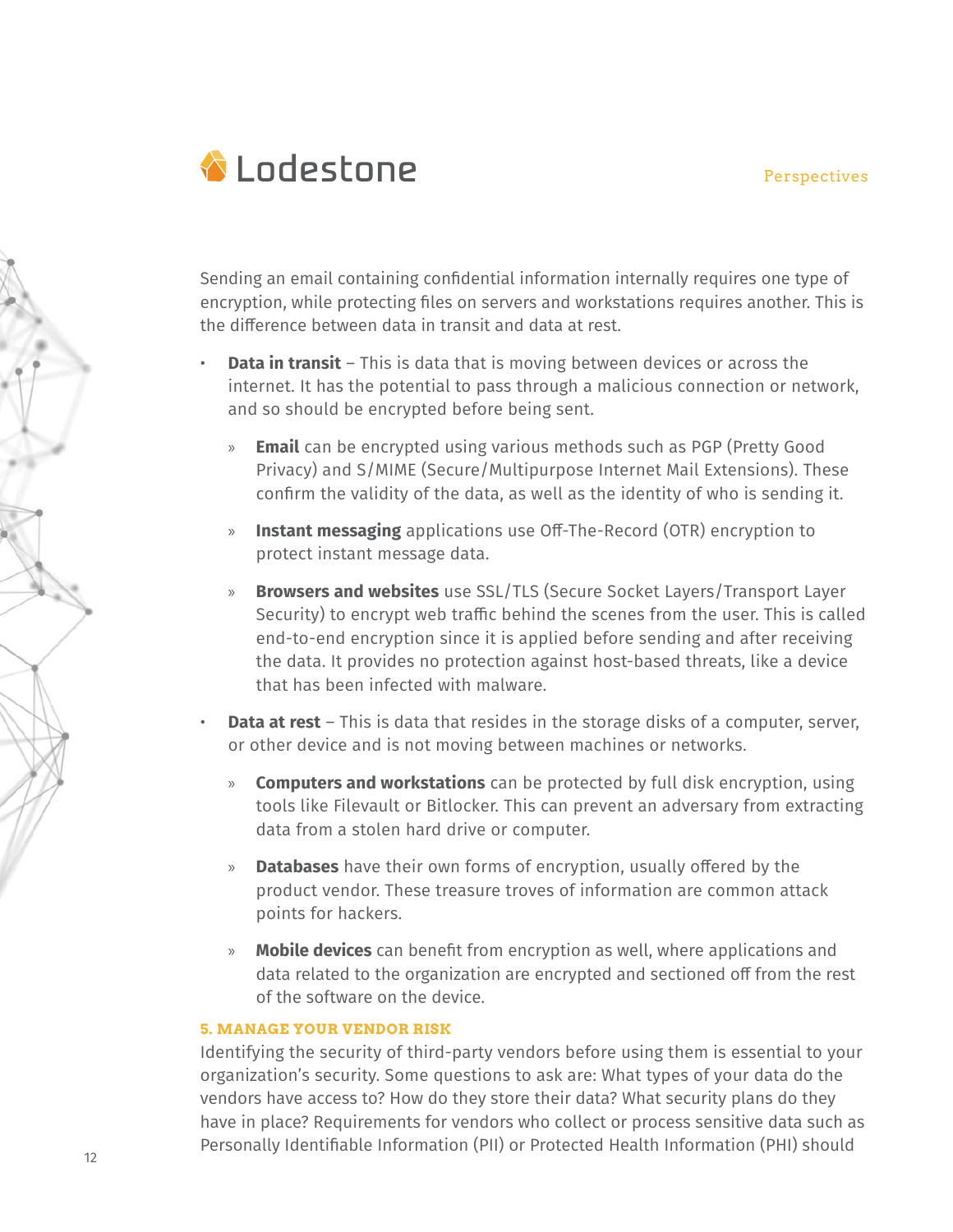

generally be more stringent than for those who don't, but there still may be a security risk with vendors not directly handling data (e.g., cleaning staff).

Speaking with the vendor about their security practices and sending the vendor a questionnaire to fill out are good ways for you to assess their security practices. There are many free online questionnaires that can be used to gauge a vendor's security. Google's Vendor Security Assessment Questionnaires are a good example and can be found at https://vsaq-demo.withgoogle.com/. A questionnaire provided by the Vendor Security Alliance can be found at https://www.vendorsecurityalliance.org/ questionnaire2018.html.

Other companies offer vendor scorecard services and paid questionnaires, but these can be costly. Sending and reviewing the questionnaire yourself should be sufficient when assessing the vendor your organization is considering doing business with.

#### **6. CREATE YOUR INCIDENT RESPONSE PLAN**

An incident response plan is an essential part of dealing with a problem such as a data breach or other disaster. Creating an incident response plan as part of your organization's plan for business continuity and disaster recovery will help efficiently mitigate and handle issues that may arise. Beazley Breach Solutions provides a wide variety of resources to help you create and implement your incident response plan.

## **7. PLAN FOR BUSINESS CONTINUITY AND DISASTER RECOVERY** *What is Business Continuity Planning?*

Business continuity planning is the proactive, comprehensive approach to ensuring that your organization can recover from a disaster. This includes making sure that processes, procedures, services and devices critical to daily operations can still function during and after a major disaster.

A primary component of business continuity planning is implementing a data backup plan, which involves setting up a schedule to backup critical systems and data so they can be restored following a disaster. Determining how much space is needed and the length of time to store data backups depends on the volume of data being stored and the number of machines that are critical to the day-to-day functions of your organization.

#### *What is Disaster Recovery?*

Disaster Recovery is a set of specific steps an organization needs to take to resume operations after an incident. This should include guidelines for data and systems recovery, dealing with media, and steps for financial and legal action.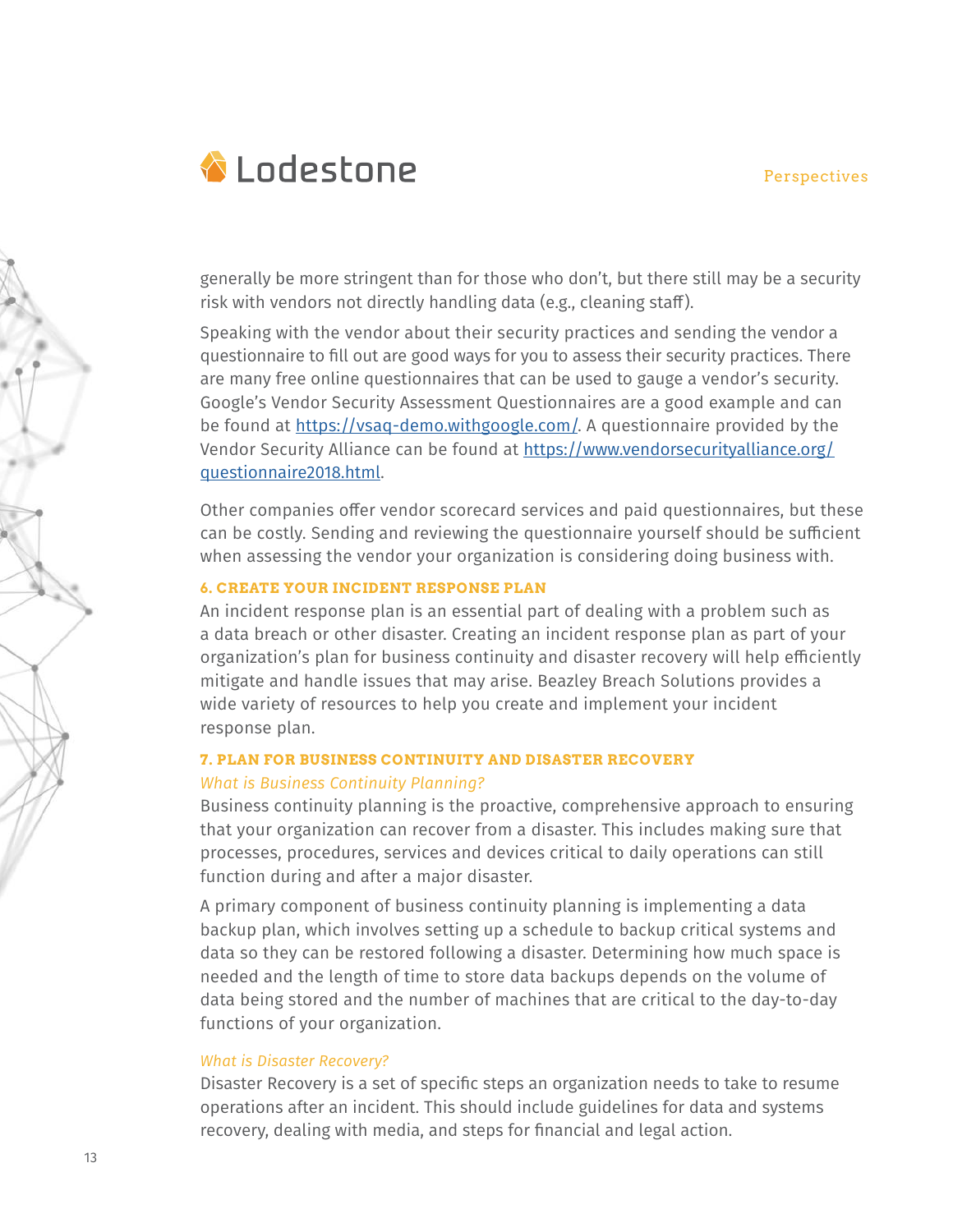

#### *Why Create a BCDR Plan?*

Creating a BCDR plan benefits an organization in a multitude of ways: faster recovery time following a disaster reduces loss from downtime; potential impact to the reputation of the organization is significantly lowered if it can properly and efficiently recover; and the possibility of non-compliance to contracts and regulations is avoided.

#### *Elements of a BCDR Plan*

- Business Impact Analysis and IT Risk Assessment
- Continuity and Recovery Policy and Statements
- Preventative Measures
- Business Continuity Plan
- IT Disaster Recovery Plan
- Application Recovery Procedures
- Plan Maintenance
- Plan Testing and Training Exercises

#### **8. PATCH YOUR SYSTEMS AND SOFTWARE**

Patching is the process of updating software and systems with the latest updates or fixes. If your software or computers are not patched it could leave them susceptible to malware and exploits. To ensure maximum system security, patching must be performed regularly.

As part of the patching process, a patching cycle should be enforced to ensure the latest required patches are being checked for and installed as soon as possible. A patch cycle should ensure that updates are installed every 30 days, or at maximum every 90 days. Aligning the patching cycle with your vendors' patch release cycles will ensure systems are patched as soon as possible. As an example, Microsoft and Adobe tend to release patches on the second Tuesday and sometimes fourth Tuesday of every month.

Installing patches in a test environment before installing them on all systems can provide increased stability and compatibility in the event that a patch interferes with the proper functioning of a system or service (software). To accomplish this, a test environment must be established that mimics the environment your employees and customers access. The patches are installed in this environment and then tests are performed to ensure that the systems and services are still functioning properly with the new patch installed. Once it has been verified that the new patch doesn't cause any problems, it is then installed on all systems.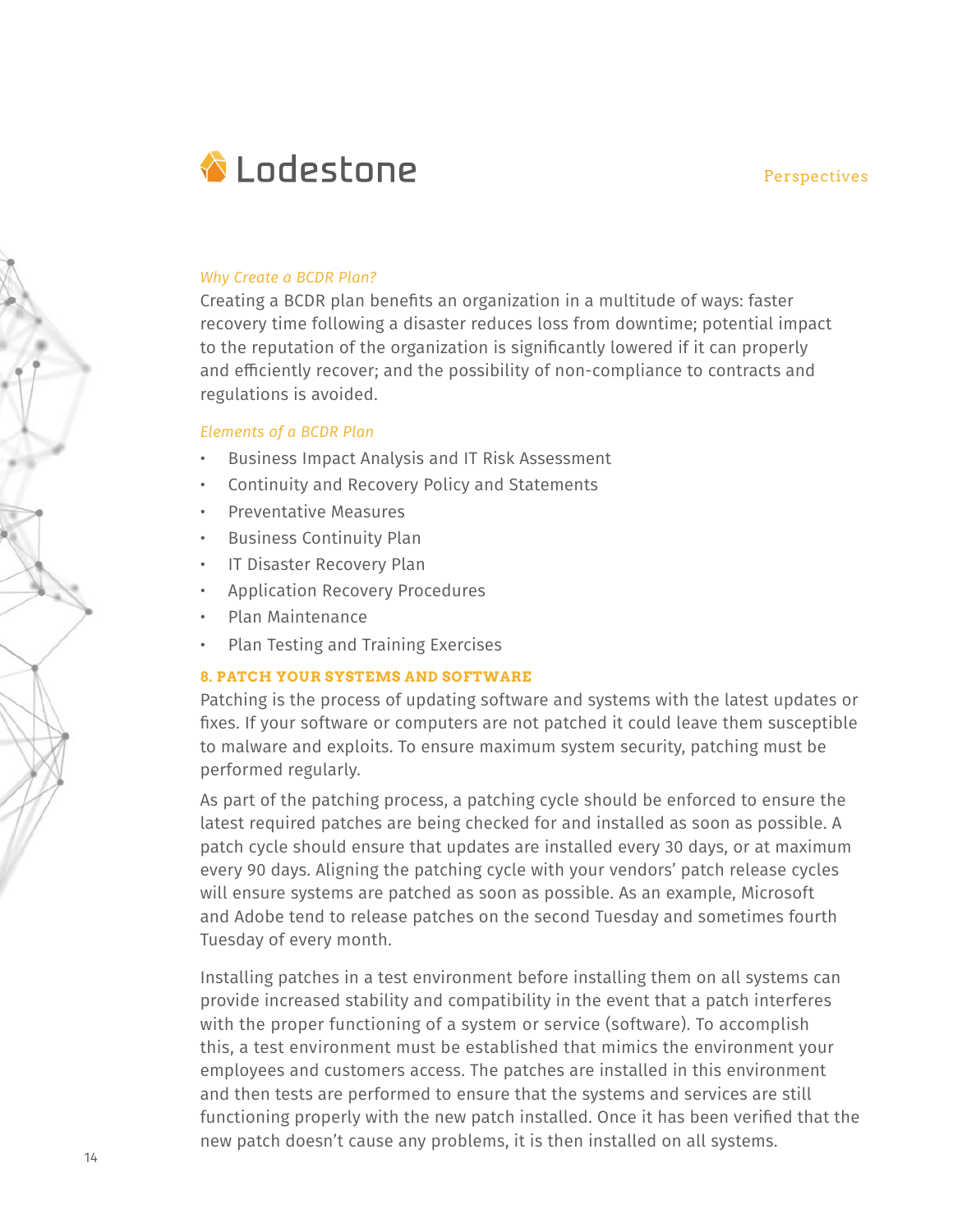

#### **9. EDUCATE YOUR EMPLOYEES**

One of the most significant threats to an organization is the uninformed employee who unintentionally allows an outside attacker into your internal network. To reduce this risk, you must educate employees on cyber threats and secure-use methods for interacting with your organization's information assets.

Phishing is an important topic to cover with employees as it proves to be one of an attacker's most effective methods for retrieving sensitive information and credentials from employees. This method of attack is executed by sending emails to employees that appear to come from a legitimate source in order to lure employees into giving away their credentials or important information; the attacker can then use this information to access company data and systems. To raise awareness of phishing attacks and reinforce the importance of protecting sensitive information, you should regularly conduct educational phishing campaigns against employees and measure, track and communicate results. This way, you can reinforce good practices and eliminate those that are harmful.

Another part of security awareness training should involve the topic of rogue networks. Rogue networks are wireless access points that look like a normal wireless network. Employees should learn to never connect to public/free Wi-Fi without adequate protection, as it could potentially be a rogue network that is collecting data or downloading malicious software onto the devices connected to it. Using a virtual personal network (VPN) can help to protect against these risks, and a mobile hotspot removes the risk altogether.

Employees should also be educated about the risks of browsing unsecure websites. When users browse to unsecure websites, attackers can gain access, steal user credentials and download malware onto the employee's machine. The browser application (Chrome, Explorer, etc.) should notify users if they are trying to access an unsecure website with a message such as the one on the left.

#### **10. MANAGE USER ACCOUNTS AND ACCESS**

Managing access to systems and data can limit the possible damage done if a user decides to perform malicious actions or if their account is compromised by an attacker. A balance must be struck between giving each user the access they need to perform their duties effectively while minimizing the impact of potential



malicious actions taken using the account. This is referred to as the principle of least privilege (colloquially known as "need-to-know").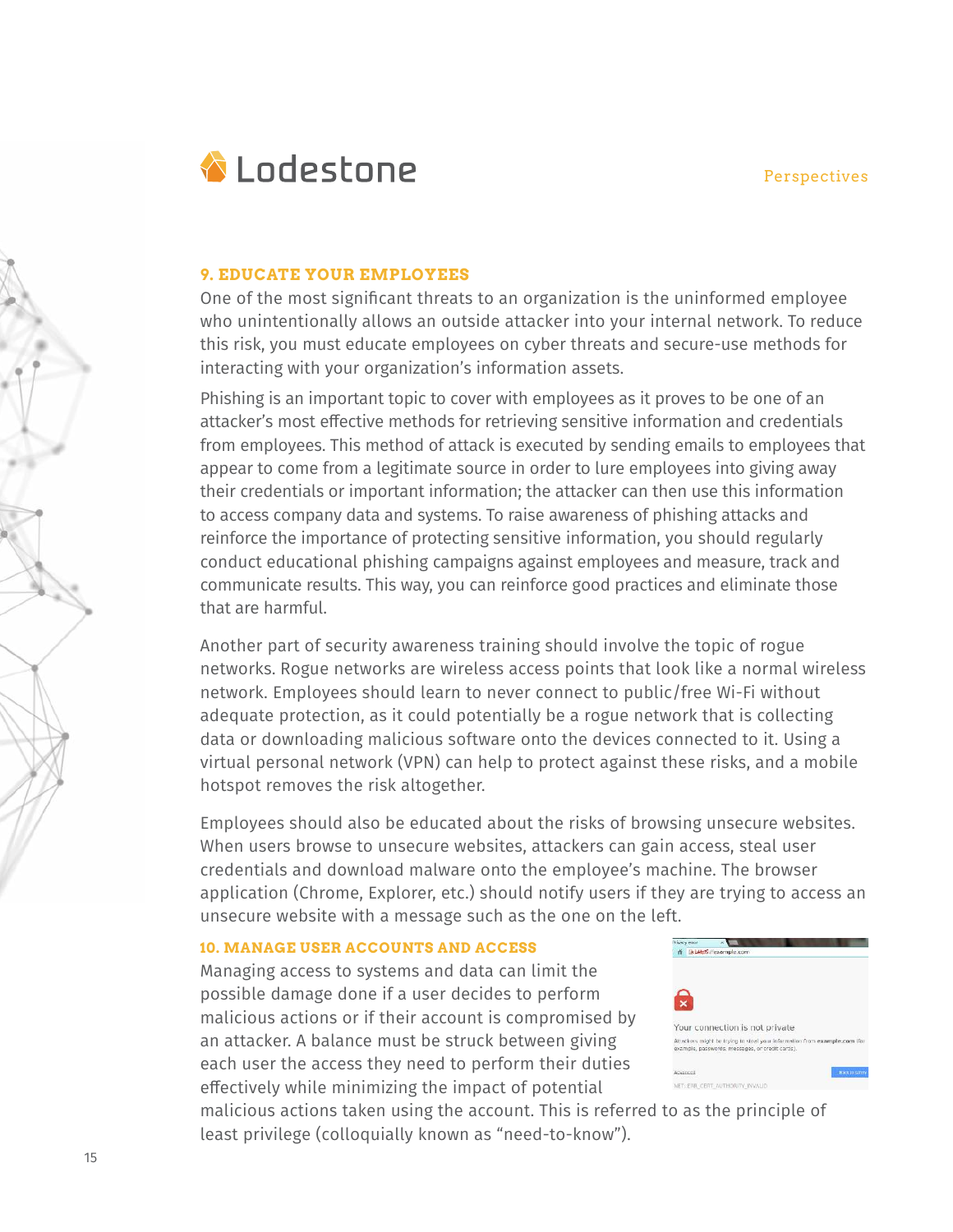

Least privilege can be achieved by using well-defined user roles and recurring audits of the access each role is permitted, along with tracking which roles individual users are assigned and managing any changes to role definition and/ or assignment. Each type of role (e.g. receptionist, software developer, nurse, etc.) will have a predefined set of resources which they are authorized to access based on their job duties. A software developer may not need access to patient health information, and a nurse may not need local administrative privileges on their workstation. As duties of the different roles change or new resources to which employees require access are introduced to the environment, role definitions should be updated to reflect the changes. Audits of what resources each role is allowed access to should be performed regularly to ensure least privilege is being achieved.

Once user roles are defined, each employee (or user) must be assigned to one of the roles based on their duties. A change management process should be implemented to ensure that employee onboarding, departure, or role changes within the organization are reflected in the user role the employee is assigned and therefore the access they are granted. These change requests should be verified prior to implementation to ensure they are not fraudulent.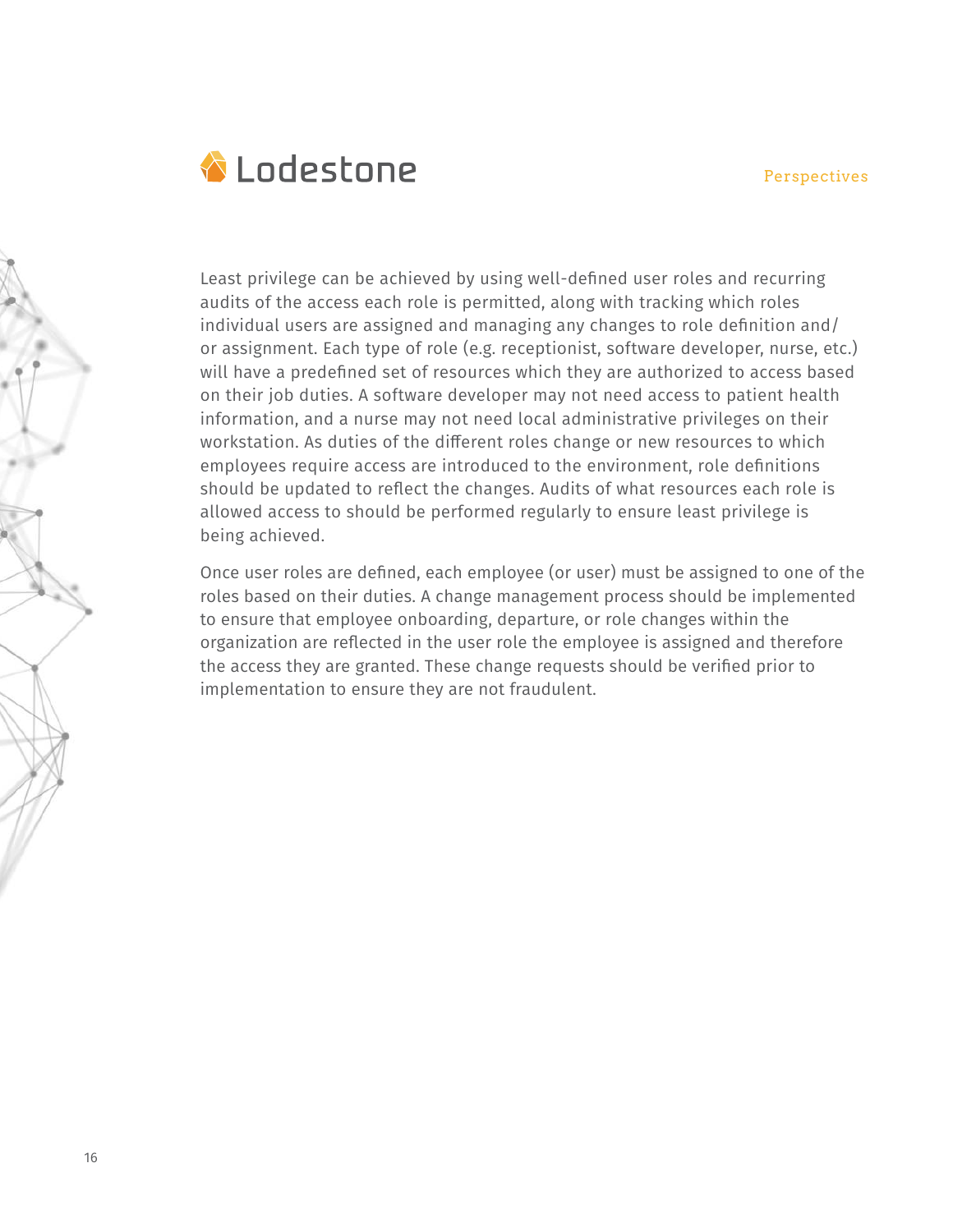

## **GLOSSARY OF CYBERSECURITY TERMS**

#### **HARDWARE**

*Endpoint* - An internet-capable computer hardware device. Examples include: Desktops, Laptops, Printers, Smartphones, Tablets, and any IoT device like a router or refrigerator.

*External HDD (Hard Disk Drive)* - A hard drive that is located outside a computer and is usually connected to a computer using a USB cable.

*Hard Drive* - A storage device used to store data on a computer.

*Memory* - Information or data that a computer can recall and use in short term processing. This is also referred to as RAM (Random Access Memory) in personal computers.*Portable Storage Media* - A device that can store and transport data between systems. Examples are External Hard Disk Drives and USB Drives.

*Server* - A computer or software that is dedicated to managing network-connected resources or services.

*USB (Universal Serial Bus)* - A common interface that allows communication between physically connected devices.

*USB Drive (also Flash Drive, Thumb Drive)* - A storage device with a USB interface.

#### **SOFTWARE/SERVICES**

*Active Directory* - A Microsoft Windows service that serves as a trusted source for authorization for all users, endpoints, and filesystems on the network.

*Cloud* - A term referencing the use of scalable, on-demand clusters of virtual machines that can share the workload of all the hosted applications. Examples include: Amazon Web Services, Google Compute, Microsoft Azure

*DNS (Domain Name System)* - The system that assigns human readable domain names to IP addresses.

*DRM (Digital Rights Management)* - A process used to protect and license digital intellectual property through the use of technological methods.

*IaaS (Infrastructure as a Service)* - A service model that provides hardware, storage,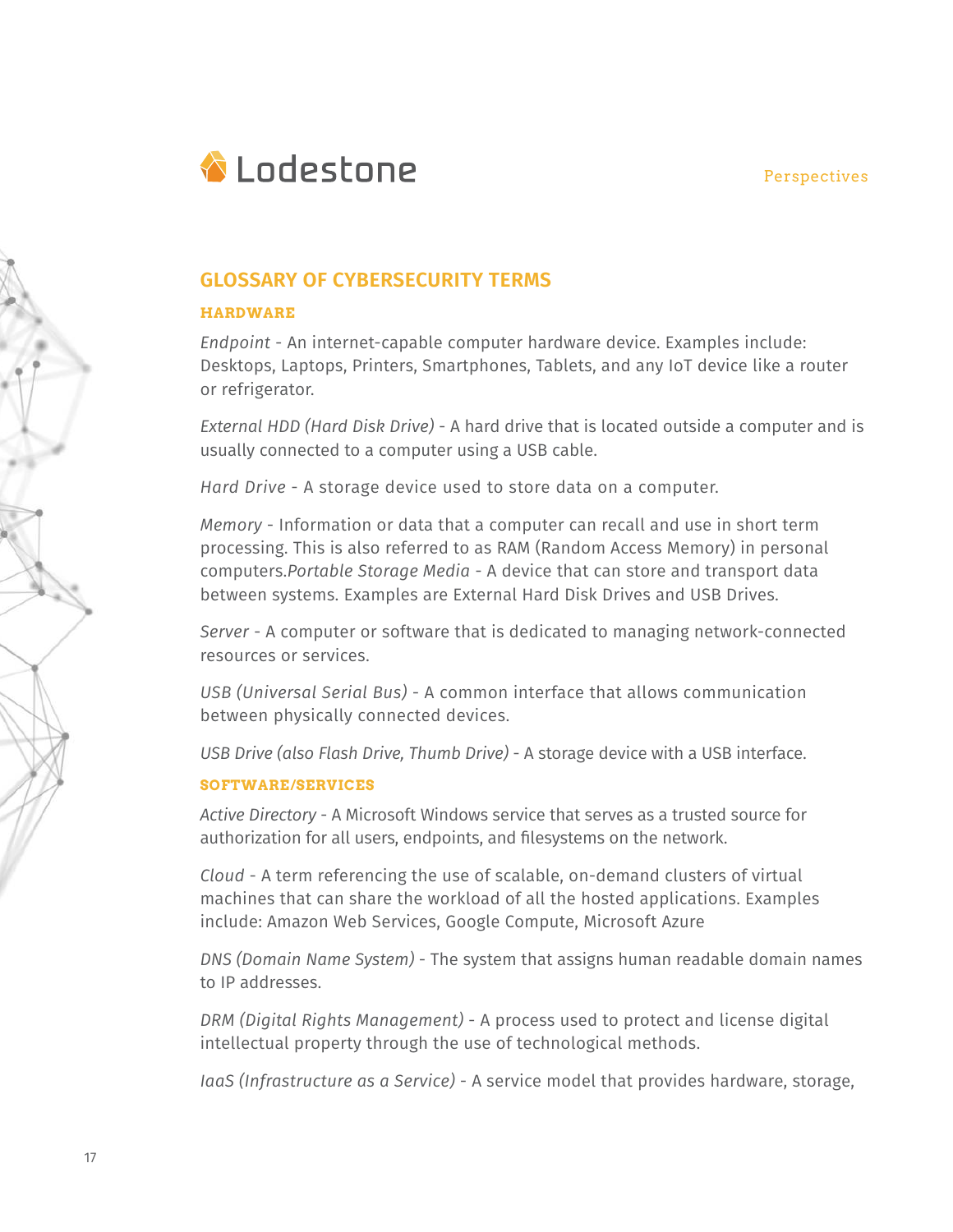

servers and data center space or network components on an outsourced basis to support enterprise operations.

*Linux* - An open source operating system. Predominantly used in enterprise to host network server software and services.

*Network File Store* - A device that stores data that is accessible through a shared network.

*PaaS (Platform as a Service)* - A computing platform that is rented or delivered as an integrated solution or service to users over the internet.

*Patch* - A software update used to fix a problem in an operating system or software program.

*PGP (Pretty Good Privacy)* - A computer program that is used for encrypting and decrypting files and communications over the internet.

*SaaS (Software as a Service)* - A method to distribute software where a third party hosts an application and allows data to be accessed from any device with an Internet connection.

*Shadow IT* - Internet technology solutions and systems created and applied inside companies and organizations without their authorization.

*VM (Virtual Machine)* - Software that emulates the physical components of a computer, enabling a user to install, and run one or more sandboxed operating systems on a single device.

#### **NETWORKING**

*DDoS (Distributed Denial of Service)* - A type of network attack that uses multiple computer systems to overwhelm an online service causing it to crash or shut down.

*Ethernet Jack/Network Dro*p - A networking interface that allows a computer to physically connect to a local area network.

*Flat Network* - A network where there is only one network segment (see Network Segmentation).

*IoT (Internet of Things)* - Common name for embedded devices with network connectivity. This ranges from devices like smartwatches and refrigerators to more common equipment like routers and printers.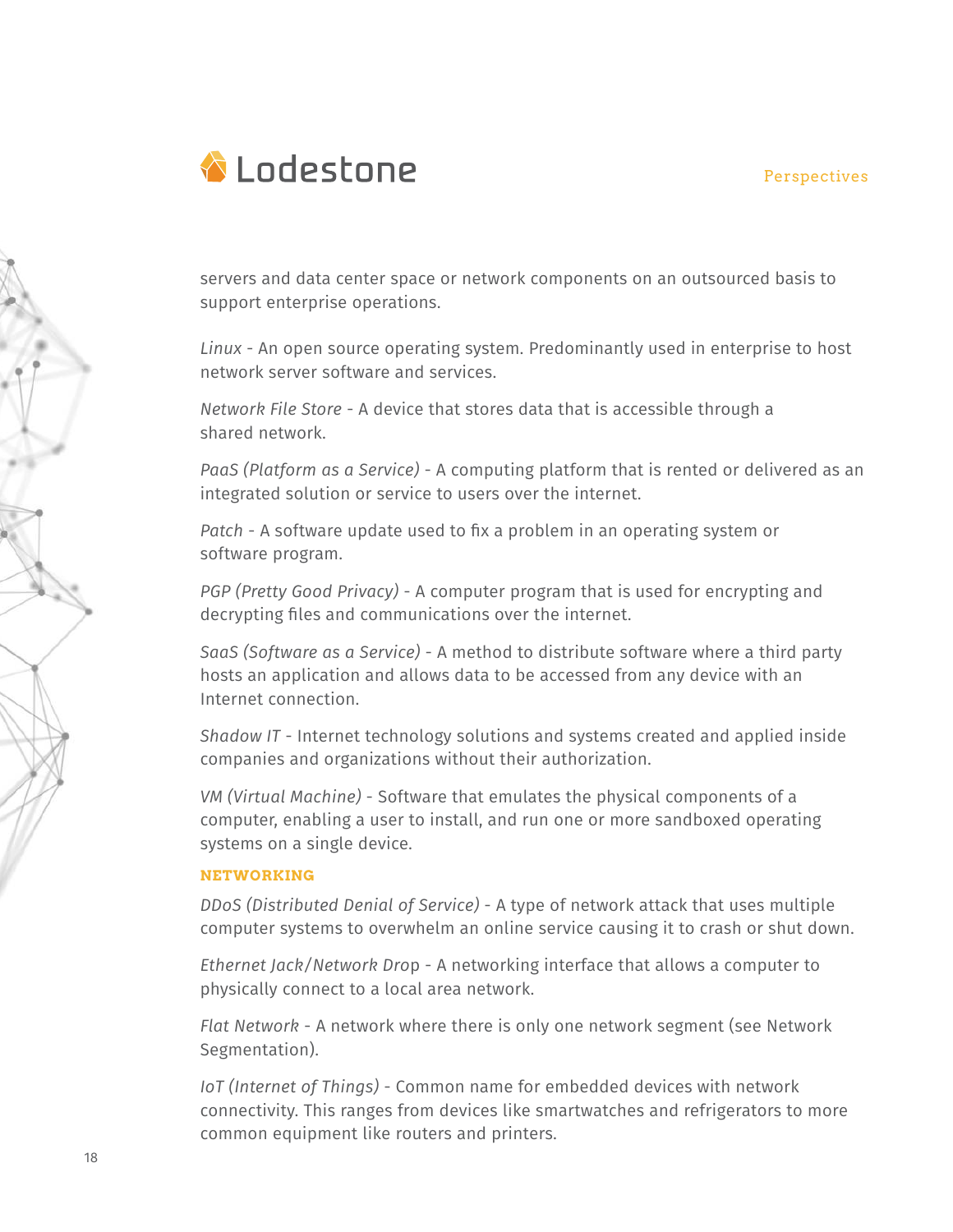

*IP (Internet Protocol) Address* - A logical numeric address that is assigned to every computer or device connected to an IP based network.

*LAN (Local Area Network)* - A network, or series of networks, all connected to a parent hub or switch. This can be as small as a Wi-Fi hotspot or as large as a university network.

*NIC (Network Interface Card)* - A computer hardware component that allows a computer to connect to a network either through a wired or wireless connection (Wireless NIC).

*Network Segmentation* - Splitting a computer network into subnetworks, where each subnetwork is a network segment. A flat network is a network where there is only one network segment.

*Packet* - A unit of data that travels over a network.

*Router* - A device that analyzes data packets and determines whether data must be transferred from one network to another.

*S/MIME (Secure/Multipurpose Internet Mail Extensions)* - A technology that allows emails to be encrypted.

*Switch* - A device that receives incoming data packets and redirects them to their destination on a local area network.

*TLS (Transport Layer Security)* - A protocol that provides privacy and security between communicating applications.

*VPN (Virtual Private Network)* - An encrypted tunnel that connects a user to a remote "local" network. This allows access to internal network resources like file servers, email, and printers.

*WAN (Wide Area Network)* - A connection of one or more switches or hubs, connecting their respective local networks. The "Internet" is a WAN.

*Wireless Access Point* - A device on a Local Area Network (LAN) that allows wireless-capable devices to connect to a network.

*Wireless NIC* - A computer hardware component that allows a computer to connect to a wireless network.

*Wireless Repeater* - A device used to extend wireless network signals.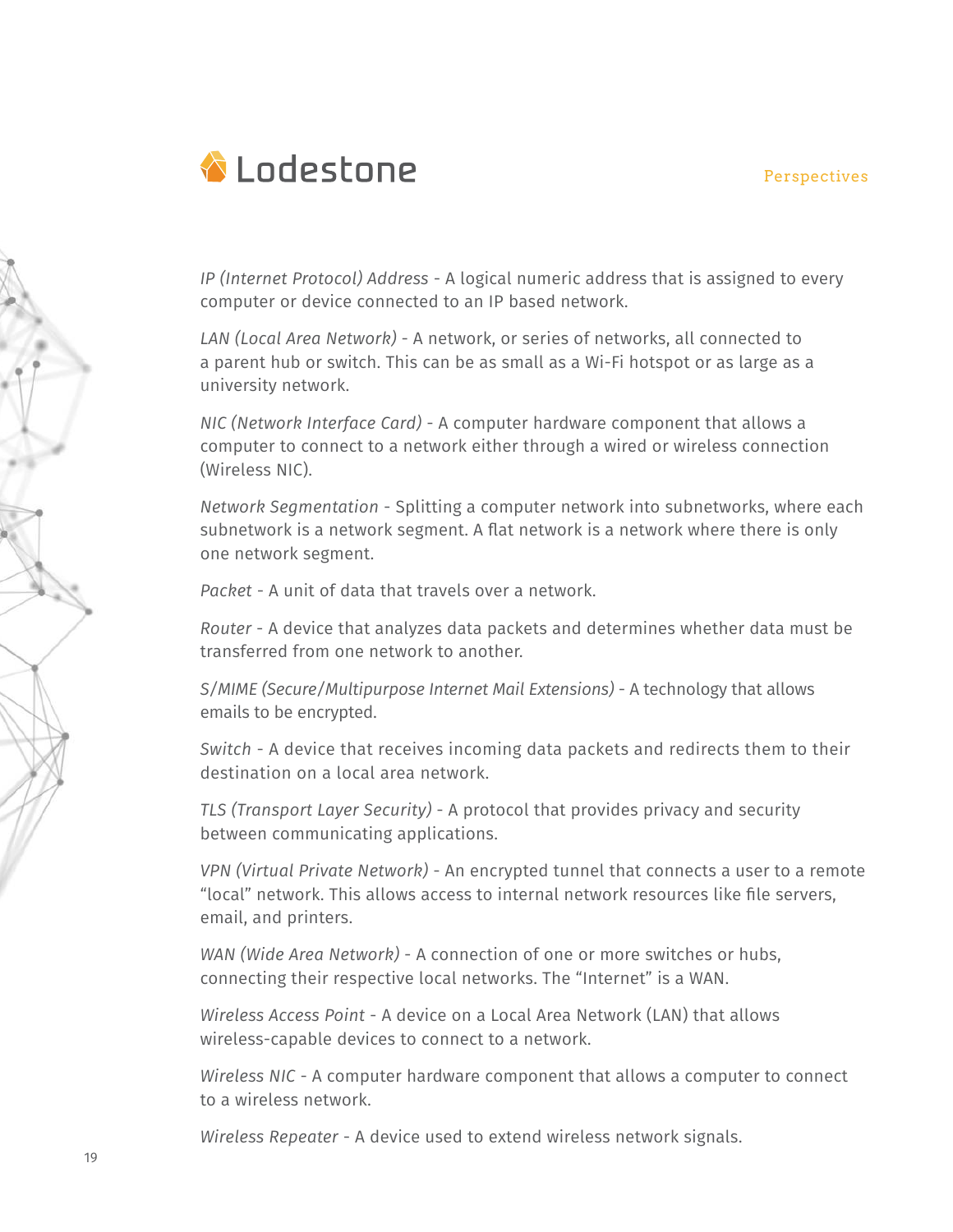

#### **INTERNAL SECURITY**

*DLP (Data Loss Prevention)* - A strategy for making sure that end users do not send sensitive information outside the organization's network.

*EHR (Electronic Health Record)* - An electronic record of a patient's medical history that is maintained by a medical provider.

*Encryption* - The process of using an algorithm to transform information to make it unreadable for unauthorized users. The following terms are used when talking about encryption:

*Data at Rest* - Data that is stored in stable destination systems.

*Data in Transit* - Data that is being used in an IT infrastructure.

*Network Encryption*- The process encrypting data transmitted over a computer network.

*Host-Based Encryption* - The process of encrypting data using software on a computer.

*Asymmetric Encryption* - An encryption scheme which uses two different keys, public and private. The public key is for encrypting, and intended to be widely distributed, and the private for decrypting, known only by the owner.

Example: Alice wants to send Bob a private message. Alice protects her message with Bob's public key, and posts in on a public website for everyone to see. But, only Bob can decrypt the message with his private key, so only Bob knows what the message means.

*Symmetric Encryption* - An encryption scheme with one key, used for both encryption, and decryption. Just like a chest with a lock and key.

*Public Key, Private Key Encryption* - Another name for asymmetric encryption

*Endpoint Anti-Virus* - Software that detects, prevents and removes viruses and other malware from a computer.

*Firewall* - A piece of hardware or software that unauthorized access to or from private networks.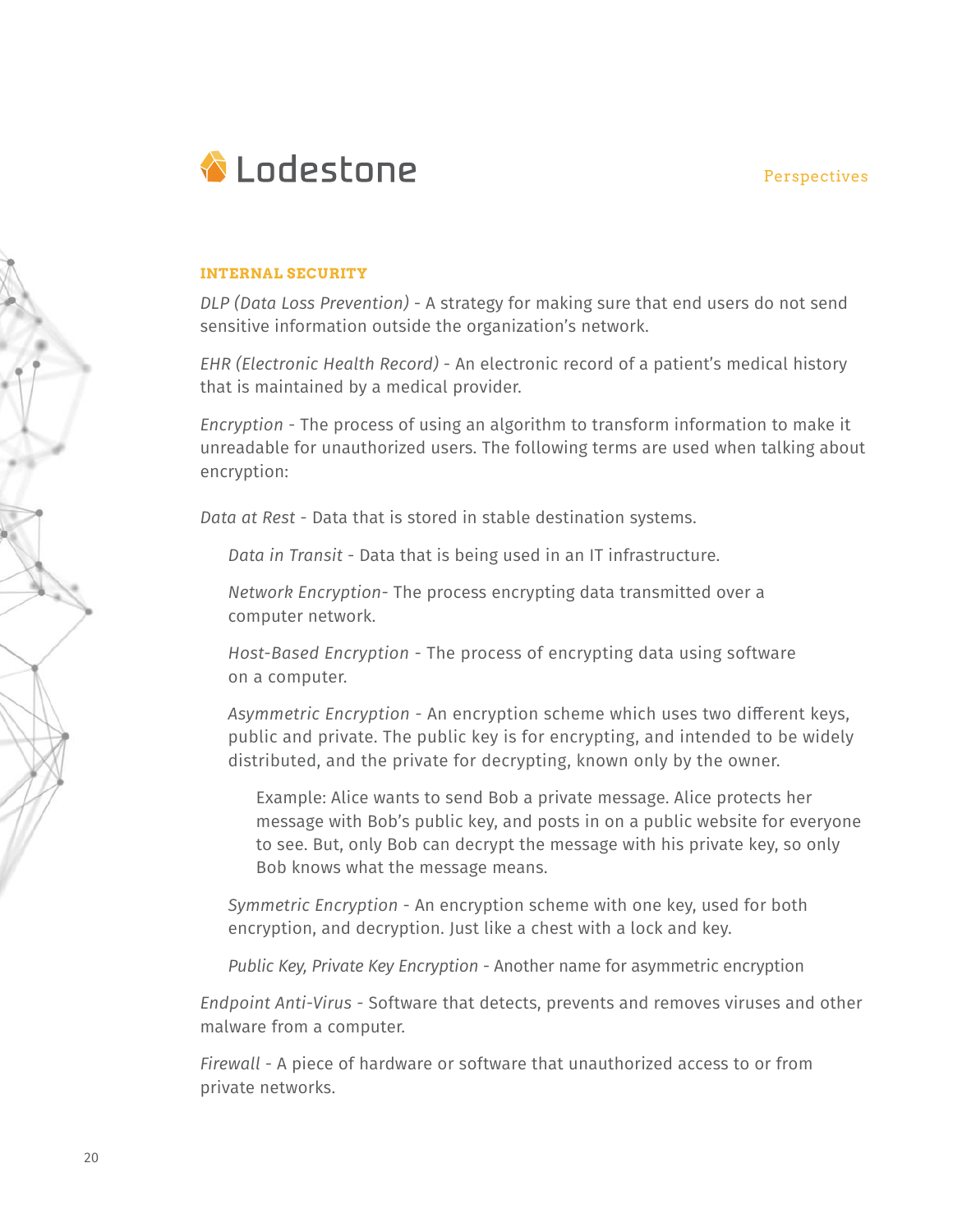

*IPS/IDS (Intrusion Prevention System/Intrusion Detection System)* - A system that monitors a network for malicious activities such as security threats or policy violations.

*PHI (Protected Health Information)* - Individually identifiable health information that is found in electronic media, electronic media transmissions and any other electronic medical record.

*SIEM (Security Incident and Event Management)* - The process of identifying, monitoring, recording and analyzing security events or incidents in an IT environment.

*SSL (Secure Sockets Layer)* - A protocol used for secure transmission of documents over a network. An SSL Certificate is a form of authentication used to validate the security of a website and provide protection for the identity of website users.

*WAF (Web Application Firewall)* – This protects web application infrastructure from attacks coming from the internet and external networks.

*Web Proxy* - A process to filter requests from the web to make sure no dangerous internet traffic gets through to a system browsing the internet.

#### **SECURITY SERVICES**

*Managed Security Services* - A provider that deploys and manages a security infrastructure. Their services tend to include: SIEM Monitoring, Patch Management, Endpoint Monitoring, Firewall Administration.

*Mobile Application Assessment* - An assessment of the risks to the security of a mobile application.

*Network Penetration Test* - The method of testing by simulating malicious attacks from an organization's internal and external users to check for vulnerabilities in an organization's systems.

*Reverse Engineering Assessment* - Analyzing software to identify and understand what it is composed of and whether it has any vulnerabilities.

*Risk Assessment* - An assessment that evaluates the potential risks that may affect an organization from a security perspective and provides recommendations to mitigate those risks.

*Security Implementation* - A cybersecurity methodology for standardizing security